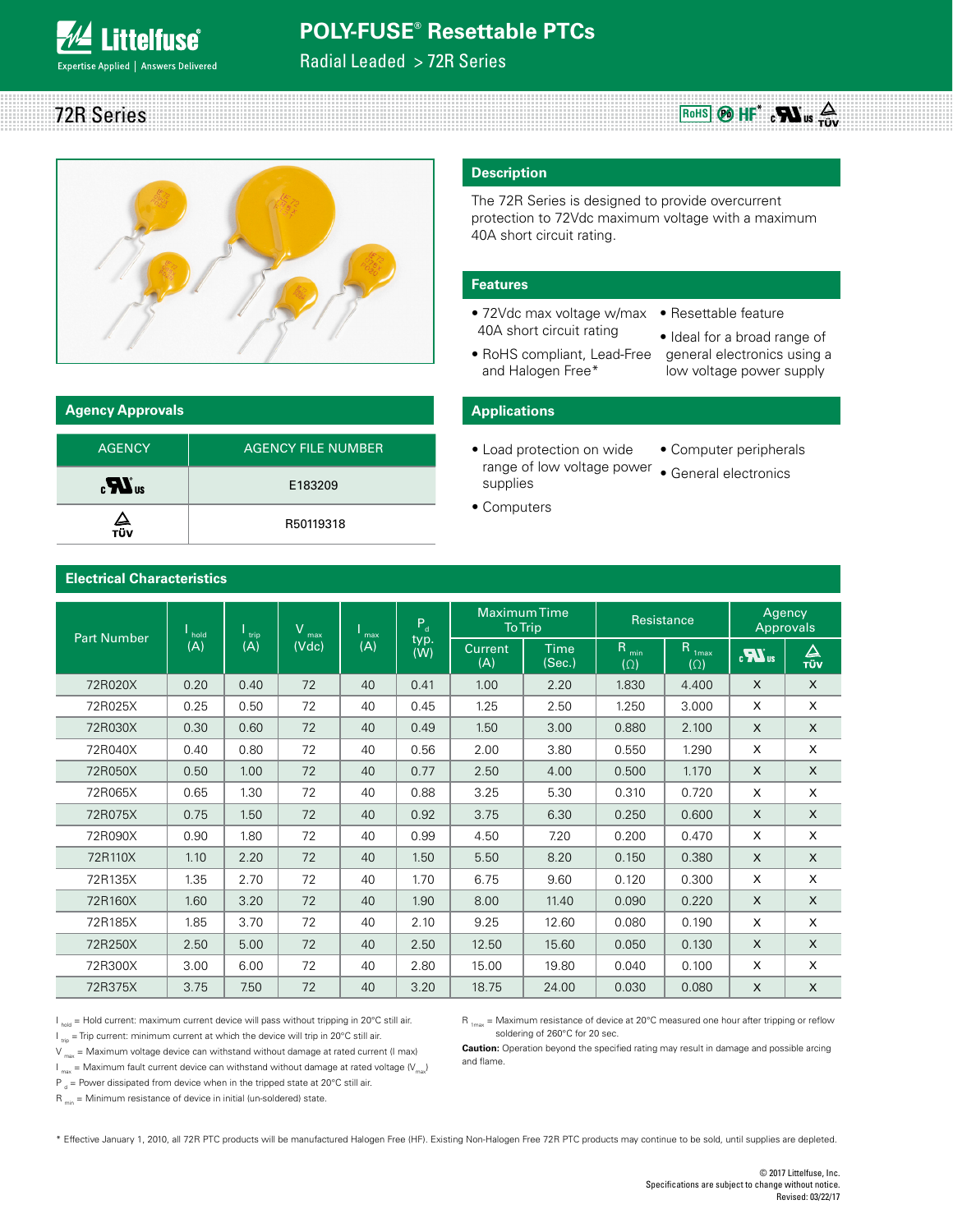Radial Leaded > 72R Series

**Average Time Current Curves**



#### **Temperature Rerating**

|                    | <b>Ambient Operation Temperature</b> |                  |               |                |                |                |                |                |                |  |
|--------------------|--------------------------------------|------------------|---------------|----------------|----------------|----------------|----------------|----------------|----------------|--|
|                    | $-40^{\circ}$ C                      | $-20^{\circ}$ C  | $0^{\circ}$ C | $20^{\circ}$ C | $40^{\circ}$ C | $50^{\circ}$ C | $60^{\circ}$ C | $70^{\circ}$ C | $85^{\circ}$ C |  |
| <b>Part Number</b> |                                      | Hold Current (A) |               |                |                |                |                |                |                |  |
| 72R020X            | 0.31                                 | 0.27             | 0.24          | 0.20           | 0.16           | 0.14           | 0.13           | 0.11           | 0.08           |  |
| 72R025X            | 0.39                                 | 0.34             | 0.30          | 0.25           | 0.20           | 0.18           | 0.16           | 0.14           | 0.10           |  |
| 72R030X            | 0.47                                 | 0.41             | 0.36          | 0.30           | 0.24           | 0.22           | 0.19           | 0.16           | 0.12           |  |
| 72R040X            | 0.62                                 | 0.54             | 0.48          | 0.40           | 0.32           | 0.29           | 0.25           | 0.22           | 0.16           |  |
| 72R050X            | 0.78                                 | 0.68             | 0.60          | 0.50           | 0.41           | 0.36           | 0.32           | 0.27           | 0.20           |  |
| 72R065X            | 1.01                                 | 0.88             | 0.77          | 0.65           | 0.53           | 0.47           | 0.41           | 0.35           | 0.26           |  |
| 72R075X            | 1.16                                 | 1.02             | 0.89          | 0.75           | 0.61           | 0.54           | 0.47           | 0.41           | 0.30           |  |
| 72R090X            | 1.40                                 | 1.22             | 1.07          | 0.90           | 0.73           | 0.65           | 0.57           | 0.49           | 0.36           |  |
| 72R110X            | 1.71                                 | 1.50             | 1.31          | 1.10           | 0.89           | 0.79           | 0.69           | 0.59           | 0.44           |  |
| 72R135X            | 2.09                                 | 1.84             | 1.61          | 1.35           | 1.09           | 0.97           | 0.85           | 0.73           | 0.54           |  |
| 72R160X            | 2.48                                 | 2.18             | 1.90          | 1.60           | 1.30           | 1.15           | 1.01           | 0.86           | 0.64           |  |
| 72R185X            | 2.87                                 | 2.52             | 2.20          | 1.85           | 1.50           | 1.33           | 1.17           | 1.00           | 0.74           |  |
| 72R250X            | 3.88                                 | 3.40             | 2.98          | 2.50           | 2.03           | 1.80           | 1.58           | 1.35           | 1.00           |  |
| 72R300X            | 4.65                                 | 4.08             | 3.57          | 3.00           | 2.43           | 2.16           | 1.89           | 1.62           | 1.20           |  |
| 72R375X            | 5.81                                 | 5.10             | 4.46          | 3.75           | 3.04           | 2.70           | 2.36           | 2.03           | 1.50           |  |

# 0.20 A 0.25 A 0.30 A 0.40 A 0.50 A 0.65 A 0.75 A 0.90 A 1.10 A 1.35 A 1.60 A 1.85 A 2.50 A 3.00 A 3.75 A **72R** 100 10 Time in Seconds **Time in Seconds**1 0.1  $0.01$ <sub>0.1</sub> 0.1 1 10 100 **Current in Amperes**

The average time current curves and Temperature Rerating curve performance is affected by a number or variables, and these curves provided as guidance only. Customer must verify the performance in their application.

#### **Temperature Rerating Curve**



Note:

Typical Temperature rerating curve, refer to table for derating data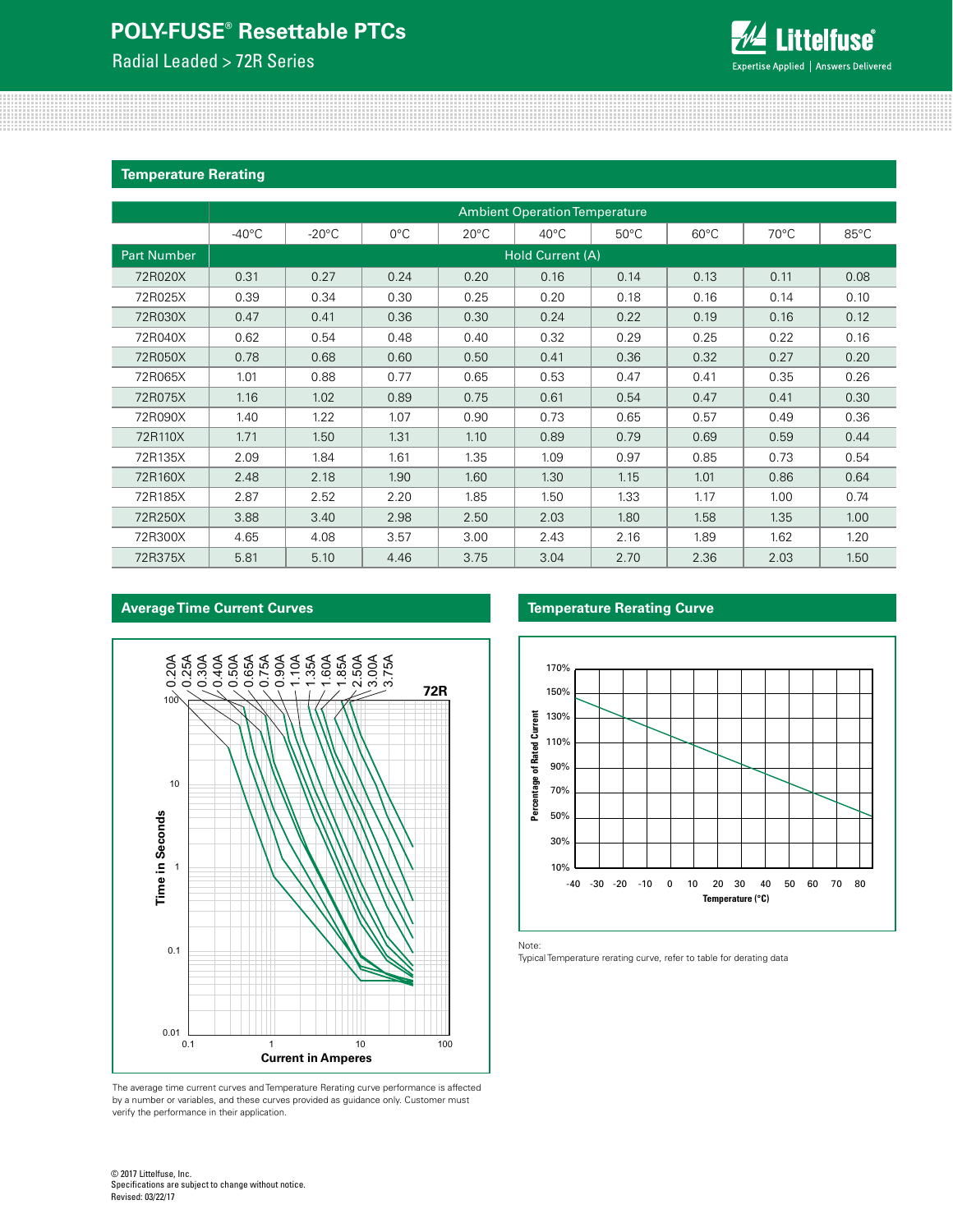Radial Leaded > 72R Series

#### **Soldering Parameters - Wave Soldering**

|                         | Refer to the condition recommended<br>by the flux manufacturer.                                        |  |  |  |  |  |
|-------------------------|--------------------------------------------------------------------------------------------------------|--|--|--|--|--|
| <b>Pre-Heating Zone</b> | Max. ramping rate should not exceed<br>4°C/Sec.                                                        |  |  |  |  |  |
| <b>Soldering Zone</b>   | Max. solder temperature should not<br>$exceed 260^{\circ}$ C                                           |  |  |  |  |  |
|                         | Time within 5°C of actual Max, solder<br>temperature within 3 - 5 seconds                              |  |  |  |  |  |
|                         | Total time from 25°C room to Max.<br>solder temperature within 5 minutes<br>including Pre-Heating time |  |  |  |  |  |
|                         | Cooling by natural convection in air.                                                                  |  |  |  |  |  |
| <b>Cooling Zone</b>     | Max. ramping down rate should not<br>exceed 6°C/Sec.                                                   |  |  |  |  |  |



#### **Physical Specifications**

| <b>Lead Material</b>                | 0.20-0.40A: Tin-plated Copper clad steel<br>0.50-3.75A: Tin-plated Copper |
|-------------------------------------|---------------------------------------------------------------------------|
| Soldering<br><b>Characteristics</b> | Solderability per MIL-STD-202, Method<br>208                              |
| <b>Insulating Material</b>          | Cured, flame retardant epoxy polymer<br>meets UL 94V-0 requirements.      |
| <b>Lead Solderability</b>           | Marked with 'LF', voltage, current rating,<br>and date code.              |

#### **Additional Information**





V

#### **Environmental Specifications**

| <b>Operating/Storage</b><br><b>Temperature</b>                       | $-40^{\circ}$ C to $+85^{\circ}$ C                                              |
|----------------------------------------------------------------------|---------------------------------------------------------------------------------|
| <b>Maximum Device Surface</b><br><b>Temperature in Tripped State</b> | $125^{\circ}$ C                                                                 |
| <b>Passive Aging</b>                                                 | $+85^{\circ}$ C, 1000 hours<br>$-$ /+5% typical resistance change               |
| <b>Humidity Aging</b>                                                | +85°C, 85% R.H. 1000 hours<br>$-$ /+5% typical resistance change                |
| <b>Thermal Shock</b>                                                 | $+85^{\circ}$ C to -40 $^{\circ}$ C 10 times<br>-/+5% typical resistance change |
| <b>Solvent Resistance</b>                                            | MIL-STD-202, Method 215                                                         |
| <b>Moistrue Sesitivity Level</b>                                     | Level 1, J-STD-020                                                              |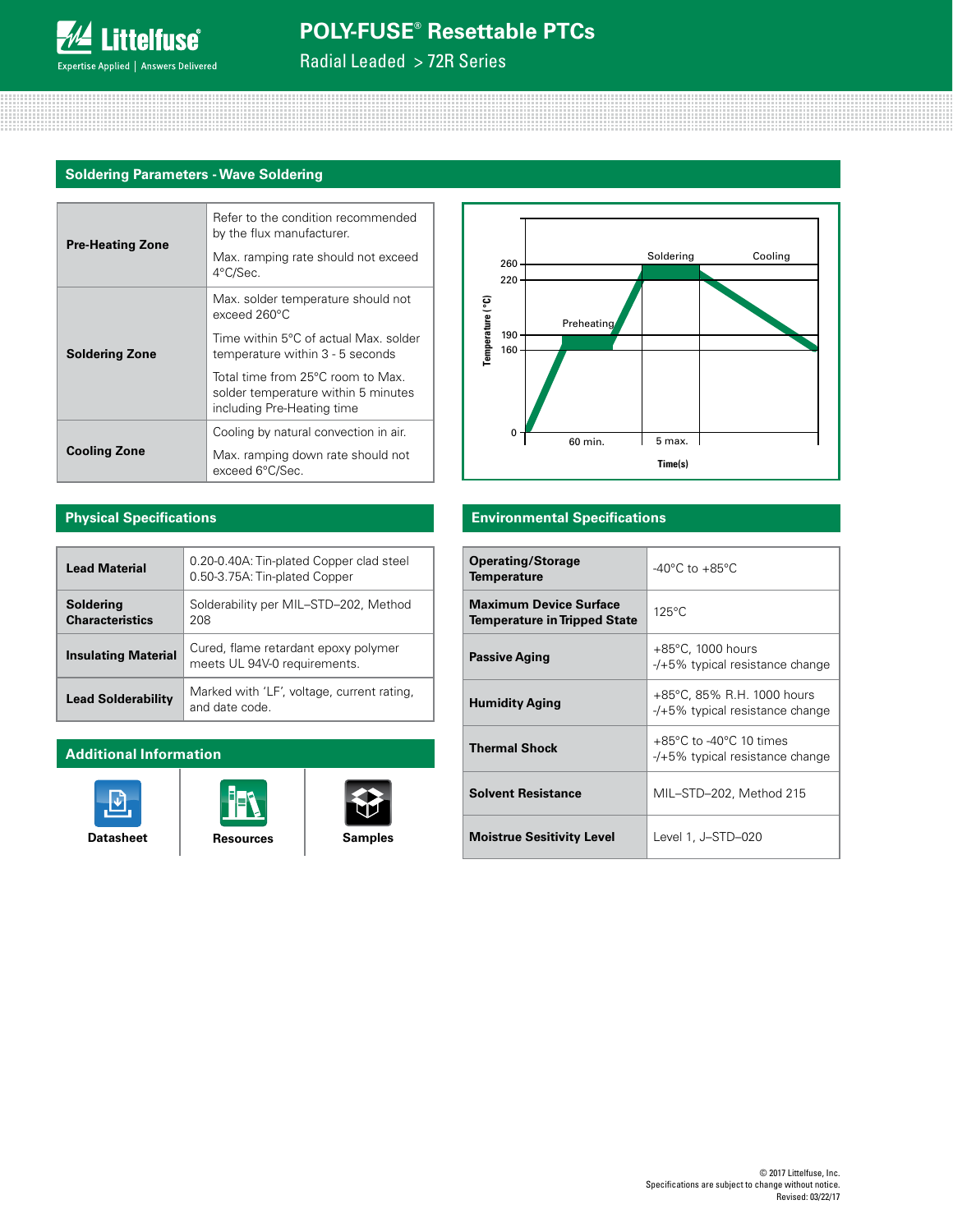Radial Leaded > 72R Series



**Dimensions**



#### **Part Marking System**



|                       | B<br>A        |       |               | C    |        |      | D      |      | E             |      | F      |      | <b>Physical Characteristics</b> |      |                 |
|-----------------------|---------------|-------|---------------|------|--------|------|--------|------|---------------|------|--------|------|---------------------------------|------|-----------------|
| Part<br><b>Number</b> | <b>Inches</b> | mm    | <b>Inches</b> | mm   | Inches | mm   | Inches | mm   | <b>Inches</b> | mm   | Inches | mm   | Lead (dia)                      |      |                 |
|                       | Max.          | Max.  | Max.          | Max. | Typ.   | Typ. | Min.   | Min. | Max.          | Max. | Typ.   | Typ. | Inches                          | mm   | <b>Material</b> |
| 72R020X               | 0.29          | 7.4   | 0.46          | 11.7 | 0.20   | 5.1  | 0.30   | 7.6  | 0.12          | 3.1  | 0.047  | 1.2  | 0.02                            | 0.51 | Sn/CuFe         |
| 72R025X               | 0.29          | 7.4   | 0.50          | 12.7 | 0.20   | 5.1  | 0.30   | 7.6  | 0.12          | 3.1  | 0.047  | 1.2  | 0.02                            | 0.51 | Sn/CuFe         |
| 72R030X               | 0.29          | 7.4   | 0.50          | 12.7 | 0.20   | 5.1  | 0.30   | 7.6  | 0.12          | 3.1  | 0.047  | 1.2  | 0.02                            | 0.51 | Sn/CuFe         |
| 72R040X               | 0.30          | 7.6   | 0.53          | 13.5 | 0.20   | 5.1  | 0.30   | 7.6  | 0.12          | 3.1  | 0.047  | 1.2  | 0.02                            | 0.51 | Sn/CuFe         |
| 72R050X               | 0.31          | 7.9   | 0.54          | 13.7 | 0.20   | 5.1  | 0.30   | 7.6  | 0.12          | 3.1  | 0.047  | 1.2  | 0.02                            | 0.51 | Sn/Cu           |
| 72R065X               | 0.37          | 9.4   | 0.57          | 14.5 | 0.20   | 5.1  | 0.30   | 7.6  | 0.12          | 3.1  | 0.047  | 1.2  | 0.02                            | 0.51 | Sn/Cu           |
| 72R075X               | 0.40          | 10.2  | 0.60          | 15.2 | 0.20   | 5.1  | 0.30   | 7.6  | 0.12          | 3.1  | 0.047  | 1.2  | 0.02                            | 0.51 | Sn/Cu           |
| 72R090X               | 0.44          | 11.2  | 0.62          | 15.8 | 0.20   | 5.1  | 0.30   | 7.6  | 0.12          | 3.1  | 0.047  | 1.2  | 0.02                            | 0.51 | Sn/Cu           |
| 72R110X               | 0.51          | 13.0  | 0.72          | 18.2 | 0.20   | 5.1  | 0.30   | 7.6  | 0.12          | 3.1  | 0.055  | 1.4  | 0.03                            | 0.81 | Sn/Cu           |
| 72R135X               | 0.53          | 13.58 | 0.78          | 19.8 | 0.20   | 5.1  | 0.30   | 7.6  | 0.12          | 3.1  | 0.055  | 1.4  | 0.03                            | 0.81 | Sn/Cu           |
| 72R160X               | 0.60          | 15.36 | 0.85          | 21.6 | 0.20   | 5.1  | 0.30   | 7.6  | 0.12          | 3.1  | 0.055  | 1.4  | 0.03                            | 0.81 | Sn/Cu           |
| 72R185X               | 0.66          | 16.76 | 0.91          | 23.0 | 0.20   | 5.1  | 0.30   | 7.6  | 0.12          | 3.1  | 0.055  | 1.4  | 0.03                            | 0.81 | Sn/Cu           |
| 72R250X               | 0.78          | 19.93 | 1.03          | 26.2 | 0.40   | 10.2 | 0.30   | 7.6  | 0.12          | 3.1  | 0.055  | 1.4  | 0.03                            | 0.81 | Sn/Cu           |
| 72R300X               | 0.91          | 23.11 | 1.15          | 29.3 | 0.40   | 10.2 | 0.30   | 7.6  | 0.12          | 3.1  | 0.055  | 1.4  | 0.03                            | 0.81 | Sn/Cu           |
| 72R375X               | 1.04          | 26.3  | 1.22          | 31.1 | 0.40   | 10.2 | 0.30   | 7.6  | 0.12          | 3.1  | 0.055  | 1.4  | 0.03                            | 0.81 | Sn/Cu           |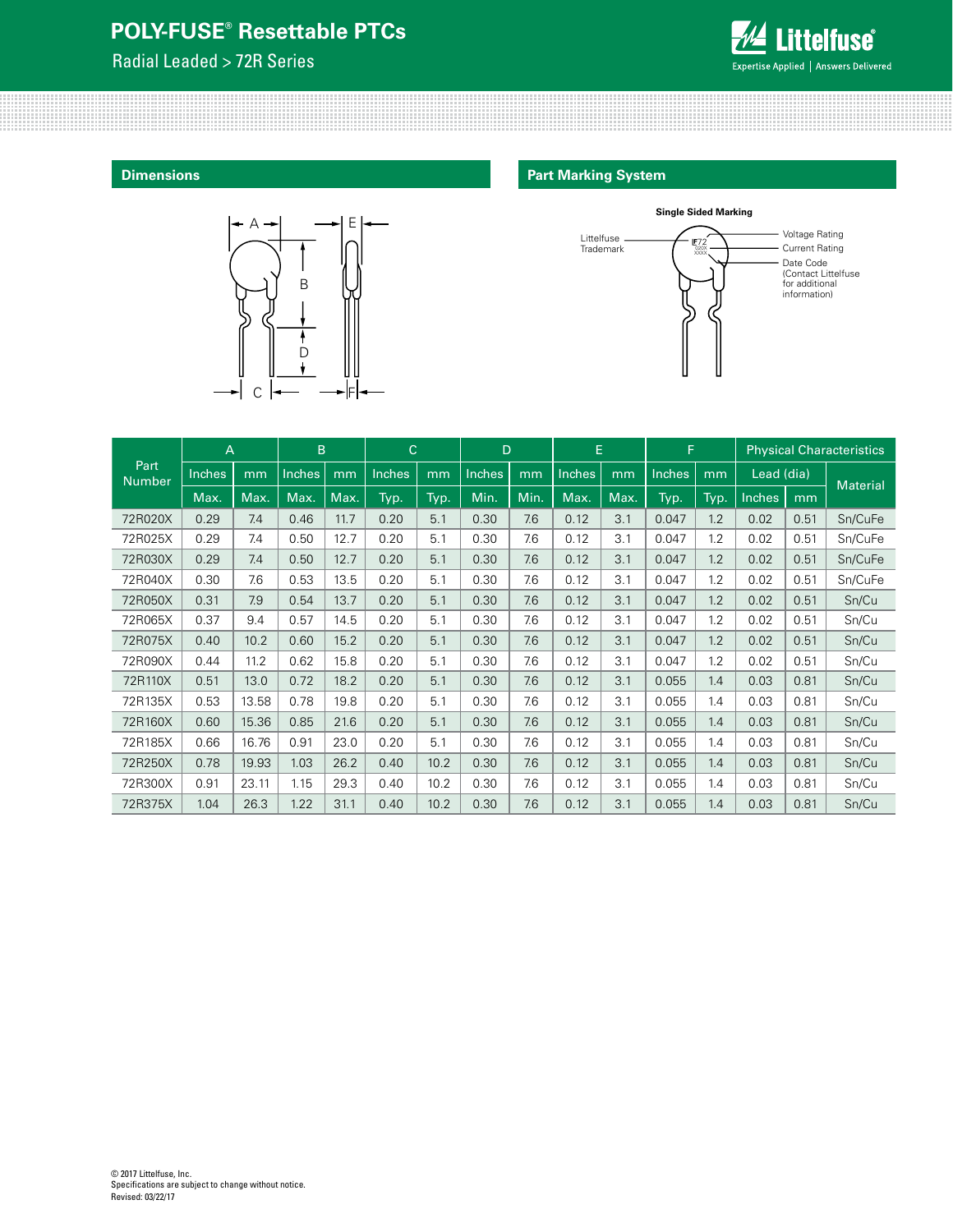

Radial Leaded > 72R Series





#### **Packaging**

| <b>Part Number</b> | <b>Ordering Part</b><br><b>Number</b> | $\mathsf{I}_{\mathsf{hold}}$<br>(A) | $\mathsf{I}_{\mathsf{hold}}$<br>Code | Packaging<br>Option | Quantity | Quantity &<br><b>Packaging Codes</b> |
|--------------------|---------------------------------------|-------------------------------------|--------------------------------------|---------------------|----------|--------------------------------------|
| 72R020X            | 72R020XU                              | 0.20                                | 020                                  | <b>Bulk</b>         | 500      | Ū                                    |
|                    | 72R020XPR                             |                                     |                                      | Tape and Ammo       | 2000     | PR                                   |
| 72R025X            | 72R025XU                              | 0.25                                | 025                                  | <b>Bulk</b>         | 500      | $\cup$                               |
|                    | 72R025XPR                             |                                     |                                      | Tape and Ammo       | 2000     | PR                                   |
| 72R030X            | 72R030XU                              | 0.30                                | 030                                  | <b>Bulk</b>         | 500      | $\cup$                               |
|                    | 72R030XPR                             |                                     |                                      | Tape and Ammo       | 2000     | PR                                   |
|                    | 72R040XU                              |                                     |                                      | <b>Bulk</b>         | 500      | U                                    |
| 72R040X            | 72R040XPR                             | 0.40                                | 040                                  | Tape and Ammo       | 2000     | <b>PR</b>                            |
|                    | 72R050XU                              |                                     |                                      | <b>Bulk</b>         | 500      | Ū                                    |
| 72R050X            | 72R050XPR                             | 0.50                                | 050                                  | Tape and Ammo       | 2000     | <b>PR</b>                            |
| 72R065X            | 72R065XU                              | 0.65                                | 065                                  | <b>Bulk</b>         | 500      | $\cup$                               |
|                    | 72R065XPR                             |                                     |                                      | Tape and Ammo       | 2000     | PR                                   |
|                    | 72R075XU<br>72R075X                   |                                     | 075                                  | <b>Bulk</b>         | 500      | $\cup$                               |
|                    | 72R075XPR                             | 0.75                                |                                      | Tape and Ammo       | 2000     | PR                                   |
| 72R090X            | 72R090XU                              | 0.90                                | 090                                  | <b>Bulk</b>         | 500      | U                                    |
|                    | 72R090XPR                             |                                     |                                      | Tape and Ammo       | 2000     | PR                                   |
| 72R110X            | 72R110XU                              | 1.10                                | 110                                  | <b>Bulk</b>         | 500      | U                                    |
|                    | 72R110XMR                             |                                     |                                      | Tape and Ammo       | 1000     | <b>MR</b>                            |
| 72R135X            | 72R135XF                              |                                     | 135                                  | <b>Bulk</b>         | 200      | F                                    |
|                    | 72R135XMR                             | 1.35                                |                                      | Tape and Ammo       | 1000     | <b>MR</b>                            |
| 72R160X            | 72R160XF                              | 1.60                                | 160                                  | <b>Bulk</b>         | 200      | F                                    |
|                    | 72R160XMR                             |                                     |                                      | Tape and Ammo       | 1000     | <b>MR</b>                            |
| 72R185X            | 72R185XF                              | 1.85                                | 185                                  | <b>Bulk</b>         | 200      | F                                    |
|                    | 72R185XMR                             |                                     |                                      | Tape and Ammo       | 1000     | <b>MR</b>                            |
| 72R250X            | 72R250XF                              | 2.50                                | 250                                  | <b>Bulk</b>         | 200      | F                                    |
|                    | 72R250XMR                             |                                     |                                      | Tape and Ammo       | 1000     | <b>MR</b>                            |
| 72R300X            | 72R300XF                              | 3.00                                | 300                                  | <b>Bulk</b>         | 200      | F                                    |
|                    | 72R300XMR                             |                                     |                                      | Tape and Ammo       | 1000     | <b>MR</b>                            |
| 72R375X            | 72R375XH                              | 3.75                                | 375                                  | <b>Bulk</b>         | 100      | $\mathsf{H}$                         |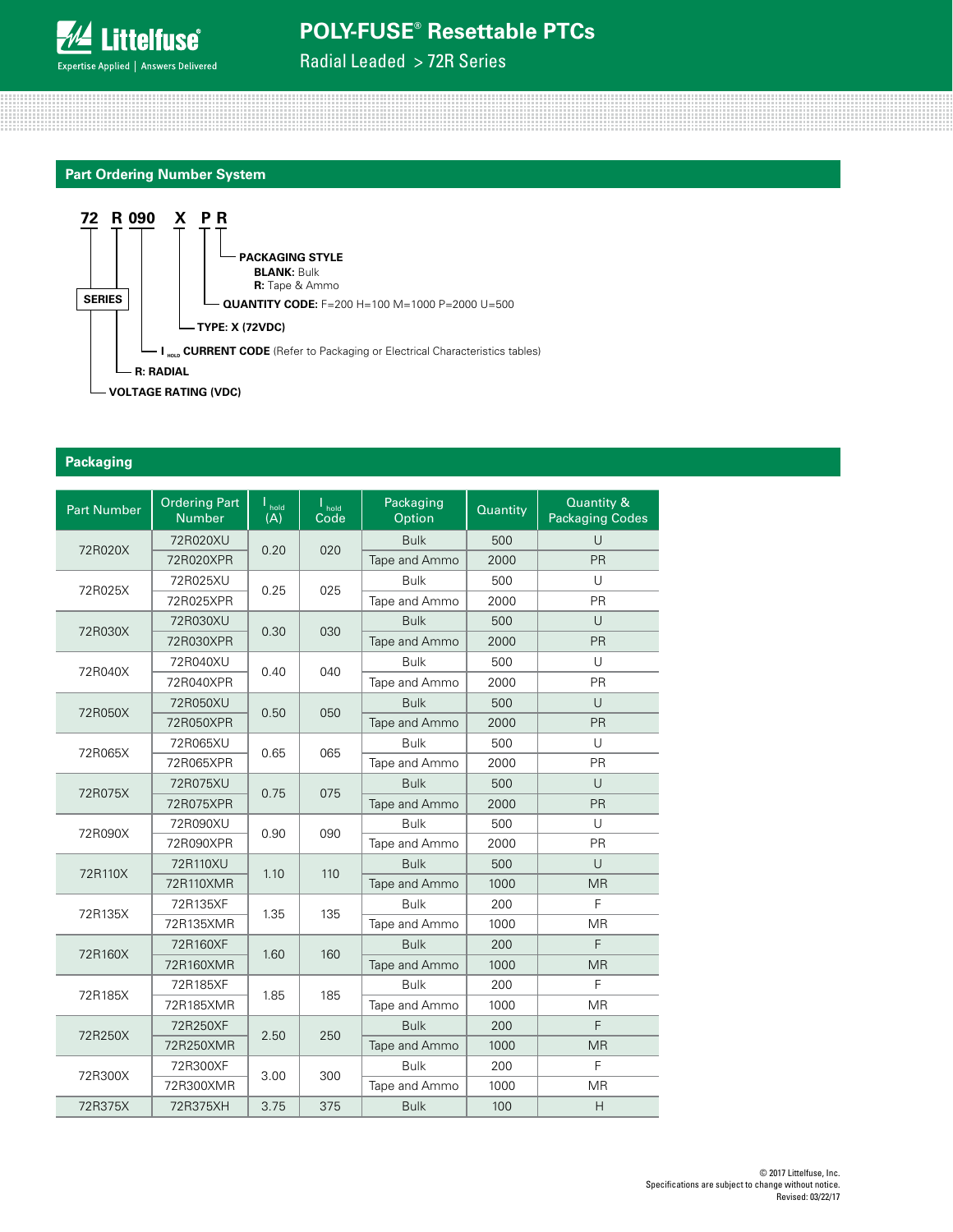Radial Leaded > 72R Series



**Tape and Ammo Specifications** 

Devices taped using EIA468-B/IE286-2 standards. See table below and Figure 1 for details.

| DUVICUS tapud don'ny EIMPOO D/IEZOO Z Standardo. Ouu table bulovy and Figure T Tor dutalis. |                              |                              |                    | <b>Dimensions</b> |  |  |  |
|---------------------------------------------------------------------------------------------|------------------------------|------------------------------|--------------------|-------------------|--|--|--|
| <b>Dimension</b>                                                                            | <b>EIA Mark</b>              | <b>IEC Mark</b>              | Dim. (mm)          | Tol. (mm)         |  |  |  |
| Carrier tape width                                                                          | W                            | W                            | 18                 | $-0.5/ +1.0$      |  |  |  |
| Hold down tape width                                                                        | W,                           | $\mathbf{W}_{0}$             | 11                 | min.              |  |  |  |
| Top distance between tape edges                                                             | $W_{\rm c}$                  | $W_{2}$                      | 3                  | max.              |  |  |  |
| Sprocket hole position                                                                      | $W_{5}$                      | W,                           | 9                  | $-0.5 / +0.75$    |  |  |  |
| Sprocket hole diameter*                                                                     | $\mathbf{D}_0$               | $\mathbf{D}_0$               | $\overline{4}$     | $-0.32 / +0.2$    |  |  |  |
| Abscissa to plane (straight lead)                                                           | н                            | н                            | 18.5               | $-/- 3.0$         |  |  |  |
| Abscissa to plane (kinked lead)                                                             | $H_0$                        | $H_0$                        | 16                 | $-/- 0.5$         |  |  |  |
| Abscissa to top 72R020X-72R090X                                                             | Н,                           | Н,                           | 32.2               | max.              |  |  |  |
| Abscissa to top 72R110X-72R300X                                                             | Н,                           |                              | 47.5               | max.              |  |  |  |
| Overall width without lead protrusion:<br>72R020X-72R090X                                   | $\mathbf{C}_{1}$             |                              | 42.5               | max.              |  |  |  |
| Overall width without lead protrusion:<br>72R110X-72R300X                                   |                              |                              | 57                 |                   |  |  |  |
| Overall width with lead protrusion:<br>72R020X-72R090X                                      | $C_{2}$                      |                              | 43.2               | max.              |  |  |  |
| Overall width with lead protrusion:<br>72R110X-72R300X                                      |                              | 58                           |                    |                   |  |  |  |
| Lead protrusion                                                                             | L,                           | Ι,                           | 1.0                | max.              |  |  |  |
| Protrusion of cut out                                                                       | L                            | L                            | 11                 | max.              |  |  |  |
| Protrusion beyond hold-down tape                                                            | $\mathbf{I}_{2}$             | $\mathbf{I}_{2}$             | Not specified      |                   |  |  |  |
| Sprocket hole pitch: 72R020X-72R090X                                                        | $\mathbf{P}_{_{\mathrm{0}}}$ | $\mathbf{P}_{_{\mathrm{0}}}$ | 12.7               | $-/- 0.3$         |  |  |  |
| Sprocket hole pitch: 72R110X-72R300X                                                        | $P_0$                        | $P_0$                        | 25.4               | $-/+$ 0.5         |  |  |  |
| Pitch tolerance                                                                             |                              |                              | 20<br>consecutive. | $-/+ 1$           |  |  |  |
| Device pitch: 72R020X-72R090X                                                               |                              |                              | 12.7               |                   |  |  |  |
| Device pitch: 72R110X-72R300X                                                               |                              |                              | 25.4               |                   |  |  |  |
| Tape thickness                                                                              | t                            | t                            | 0.9                | max.              |  |  |  |
| Tape thickness with splice                                                                  | t,                           |                              | 2.0                | max.              |  |  |  |
| Splice sprocket hole alignment                                                              |                              |                              | 0                  | $-/- 0.3$         |  |  |  |
| Body lateral deviation                                                                      | Δh                           | Δh                           | 0                  | $-/+ 1.0$         |  |  |  |
| Body tape plane deviation                                                                   | Δp                           | Δp                           | 0                  | $-/-1.3$          |  |  |  |
| Ordinate to adjacent component lead*:<br>72R020X-72R090X                                    | $P_{1}$                      | $P_{1}$                      | 3.81               | $-/+$ 0.7         |  |  |  |
| Ordinate to adjacent component lead*:<br>72R110X-72R300X                                    |                              |                              | 7.62               | $-/+ 0.7$         |  |  |  |
| Lead spacing: 72R020X-72R185X                                                               | F                            | F                            | 5.08               | $-/+$ 0.8         |  |  |  |
| Lead spacing: 72R250X-72R300X                                                               | F                            | F                            | 10.18              | $-/+$ 0.8         |  |  |  |

\*Differs from EIA Specification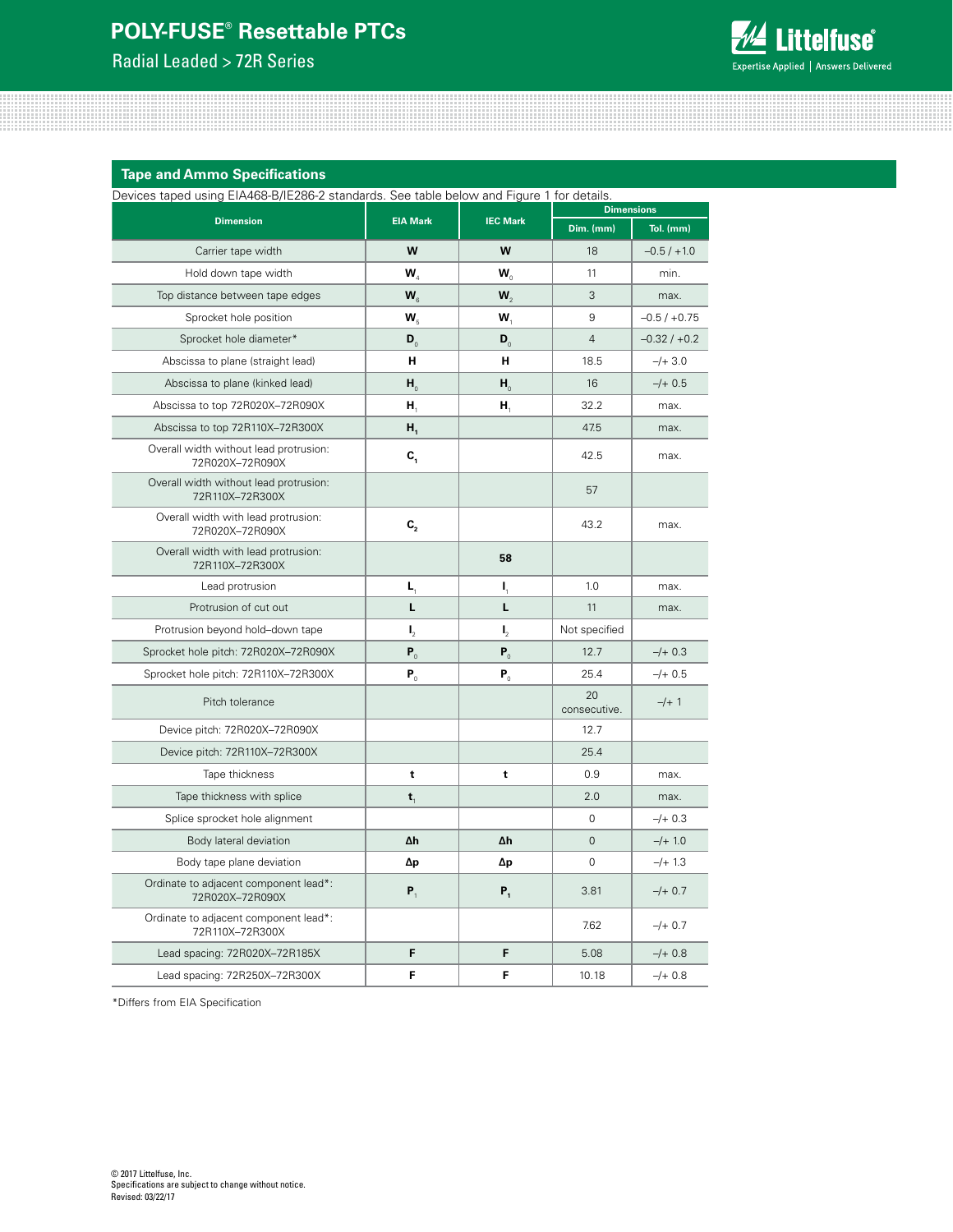

Radial Leaded > 72R Series

#### **Tape and Ammo Diagram**



#### **WARNING**

- Users shall independently assess the suitability of these devices for each of their applications
- Operation of these devices beyond the stated maximum ratings could result in damage to the devices and lead to electrical arcing and/or fire
- These devices are intended to protect against the effects of temporary over-current or over-temperature conditions and are not intended to perform as protective devices where such<br>conditions are expected to be repetitiv
- Exposure to silicon-based oils, solvents, electrolytes, acids, and similar materials can adversely affect the performance of these PPTC devices
- These devices undergo thermal expansion under fault conditions, and thus shall be provided with adequate space and be protected against mechanical stresses
- Circuits with inductance may generate a voltage (L di/dt) above the rated voltage of the PPTC device.

**Disclaimer Notice - Information furnished is believed to be accurate and reliable. However, users should independently evaluate the suitability of and test each product selected for their own applications. Littelfuse products are not designed for, and may not be used in, all applications. Read complete Disclaimer Notice at [www.littelfuse.com/disclaimer-electronics](http://www.littelfuse.com/disclaimer-electronics).**